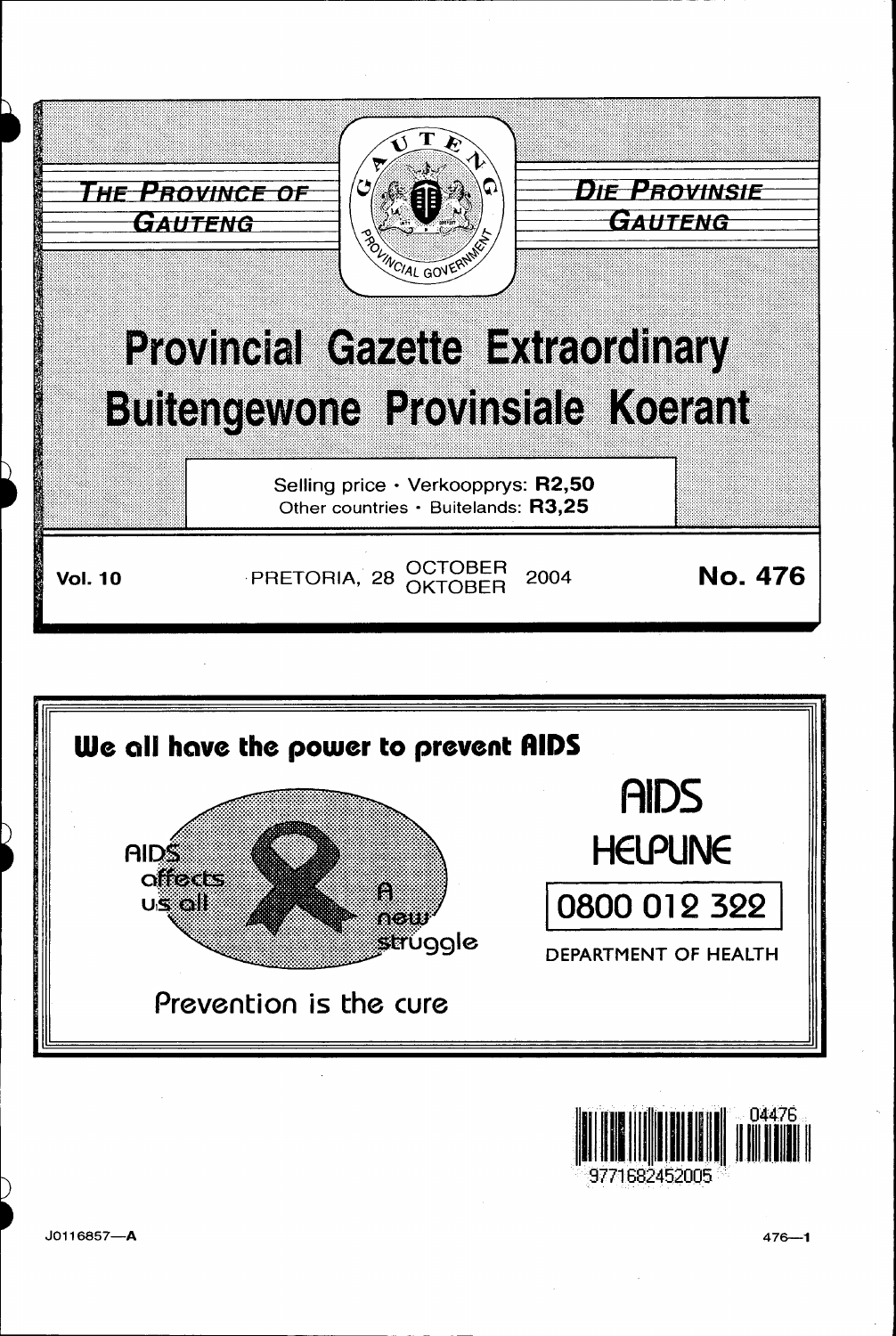é

 $\hat{\vec{r}}$ 

 $\overline{\phantom{a}}$ 

 $\overline{\phantom{a}}$ 

T,

|      | <b>CONTENTS • INHOUD</b> |             |                |
|------|--------------------------|-------------|----------------|
| No.  |                          | Page<br>No. | Gazette<br>No. |
|      | <b>GENERAL NOTICE</b>    |             |                |
| 3559 |                          | з           | 476            |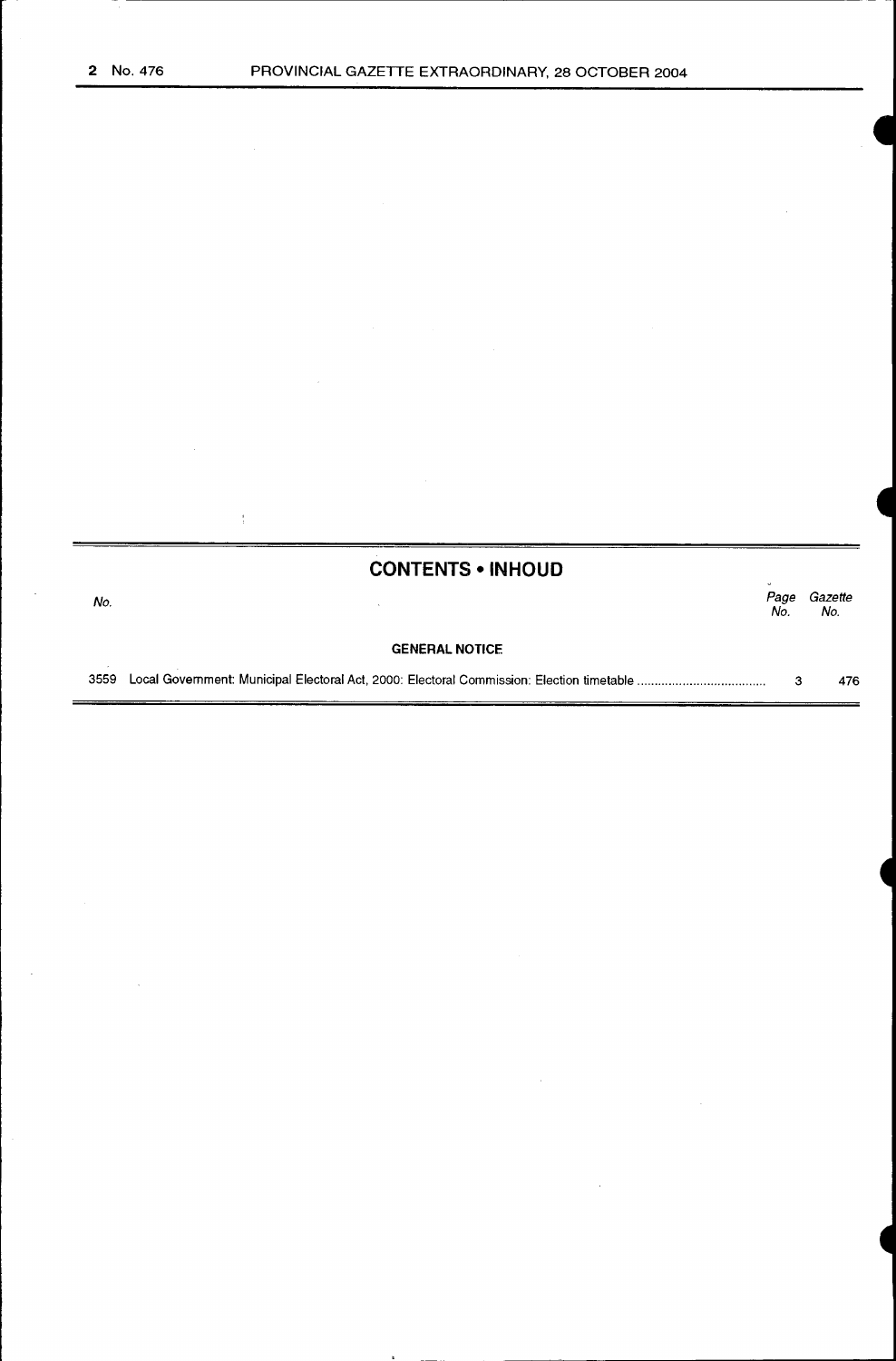I • ;

23 March

# GENERAL NOTICE

#### NOTICE 3559 OF 2004

# ELECTORAL COMMISSION

# ELECTION TIMETABLE

The Electoral Commission hereby gives notice that it has in terms of section 11 of the Local Government : Municipal Electoral Act, 2000, compiled the election timetable set out below to apply to the municipal by-elections to be held on 24 November 2004 in respect of Ward 7 of the Randfontein Local Municipality as proclaimed by General Notice number 3555 of 2004 as published in the Provincial Gazette Extraordinary No. 459 of the Province of Gauteng, dated 22 October 2004. A reference to "section" in this election timetable is a reference to that section in the Local Government : Municipal Electoral Act, 2000 (Act No. 27 of2000).

### Cut-off time for act to be performed

1 An act required in terms of this Act to be performed by not later than a date in the election timetable must be performed before 17:00 on that date, unless otherwise specified.

#### Certification of the voters'roll

2 By 4 November 2004 the chief electoral officer must certify the segments of the voters' roll for the voting districts to be used in the by-elections in terms of section 6(2) (a).

# Notice that lists of addresses of voting stations are available for inspection

3 By 4 November 2004 the chief electoral officer must give notice that copies of a list of voting stations and their addresses will be available for inspection at the office of the Commission's local representative in terms of section 19(5).

#### Notice of route of mobile voting stations

4 If the Commission decides to use mobile voting stations in the byelections, the Commission must' by *A* November 2004 give notice of the route, including the locations· and estimated times of stopping of each mobile voting station in terms of section 22(1).